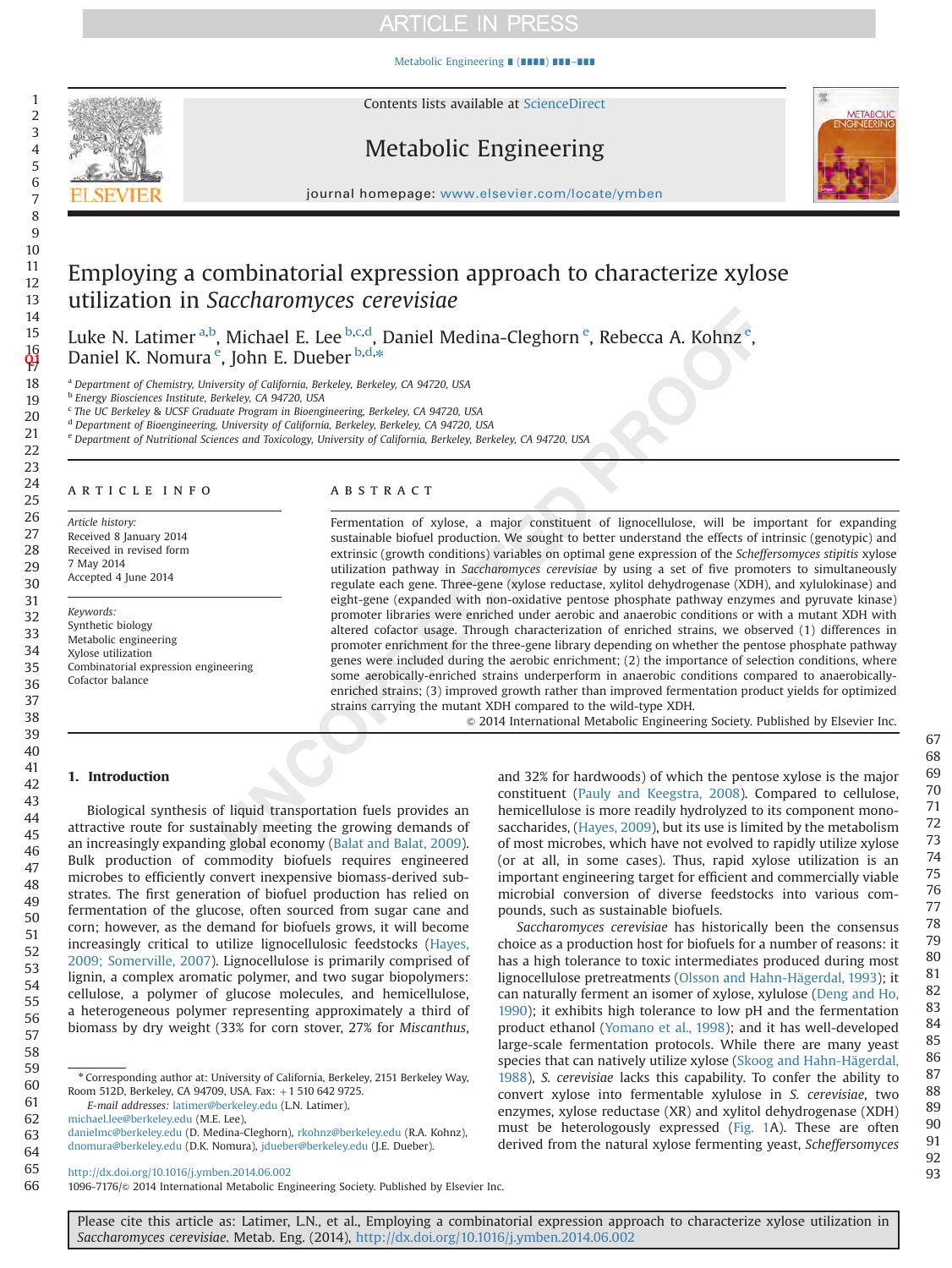<span id="page-1-0"></span>

Q8 Fig. 1. Experimental design for optimization of xylose metabolism using a combinatorial promoter library. (A) Xylose catabolism to pyruvate. The fungal catabolic pathway (blue) feeds into glycolysis (green) via the non-oxidative pentose phosphate pathway (gold). Nomenclature is in accordance with the Saccharomyces Genome Database [\(http://www.yeastgenome.org](http://dx.doi.org/10.1016/j.ymben.2014.06.002)). (B) Plasmid-based promoter library assembly scheme. A mixture of backbone and cassette plasmids with various promoters and tADH1 are assembled in a one-pot golden gate reaction. (C) Cartoon depicting the library enrichment protocol. S. cerevisiae cells are transformed with the promoter library plasmids and grown on xylose as the sole carbon source in the desired conditions. After iterative dilutions, individual colonies are isolated and genotyped. Genotypes for colonies after 29 days of aerobic growth are shown (sorted by XR promoter), where red represents pTDH3, orange represents pTEF1, yellow represents pRPL18B, green represents pRNR2, blue represents pREV1, grey indicates no detected promoter and purple indicates a mixed signal in the TRAC sequencing reaction. (For interpretation of the references to color in this figure legend, the reader is referred to the web version of this article.)

stipitis ([Kotter et al., 1990\)](#page-9-0). Although redox balanced, the cofactor usage of these two enzymes is asymmetric, with XR preferring NADPH and XDH exclusively using  $NAD<sup>+</sup>$ . Mutant XR and XDH enzymes with altered cofactor preference have been developed in an attempt to resolve this asymmetry, but the effects of these mutations have been confounded by the simultaneous alteration of cofactor usage and enzyme kinetics [\(Jeppsson et al., 2006;](#page-8-0) [Bengtsson et al., 2009; Khoury et al., 2009; Watanabe et al., 2005,](#page-9-0) [2007; Krahulec et al., 2010\)](#page-9-0). A third enzyme, xylulokinase (XK), is usually overexpressed to convert xylulose into the pentose phosphate pathway (PPP) intermediate xylulose-5-phosphate ([Johansson et al., 2001; Kim et al., 2013; Van Vleet et al., 2008;](#page-9-0) [Scalcinati et al., 2012; Ho et al., 1998; Karhumaa et al., 2005\)](#page-9-0), which is further metabolized by native PPP enzymes into substrates for glycolysis.

Despite vigorous engineering efforts over the past few decades, xylose catabolism in S. cerevisiae has not reached industrially viable efficiencies, in part because the ideal combination of enzyme expressions in any particular strain is unclear. Most previous studies have used arbitrary overexpression of a subset of enzymes chosen from the heterologous xylose utilization enzymes (XR, XDH, and XK) and pentose phosphate enzymes 

ribulose-5-phosphate epimerase (RPE), ribulose-5-phosphate isomerase (RKI), transketolase (TKL), and transaldolase (TAL) ([Matsushika et al., 2009a\)](#page-9-0). Improvements were often achieved with overexpression of many of these enzymes individually as well as in combination, suggesting that not only are high amounts of the heterologous xylose utilization enzymes required, but also increased PPP enzyme activity ([Kim et al., 2012; Jin et al., 2005;](#page-8-0) [Bera et al., 2011; Kuyper et al., 2005;](#page-9-0) Karhumaa et al., 2007; [Lu and](#page-9-0) **Q31**18 [Jeffries, 2007](#page-9-0)). This might be expected since the PPP, especially in S. cerevisiae, has not evolved to handle the elevated flux required when xylose is used as the sole carbon source [\(Fiaux et al., 2003;](#page-8-0) [Blank et al., 2005](#page-8-0)). In addition, conflicting findings for the optimal expression of some of these enzymes, such as xylulokinase, has resulted in confusion in understanding pathway design principles. In some studies, the highest overexpression of XK produced the fastest growing strains ([Parachin et al., 2011](#page-9-0)); however, in other studies, intermediate expression levels were determined to be ideal, suggesting toxicity, perhaps due to ATP depletion ([Rodriguez-Pena et al., 1998; Jin et al., 2003](#page-8-0)). It is quite possible that intermediate expression levels of other pathway enzymes would be optimal as well. To this end, combinatorial expression engineering has been applied in two studies to various enzymes in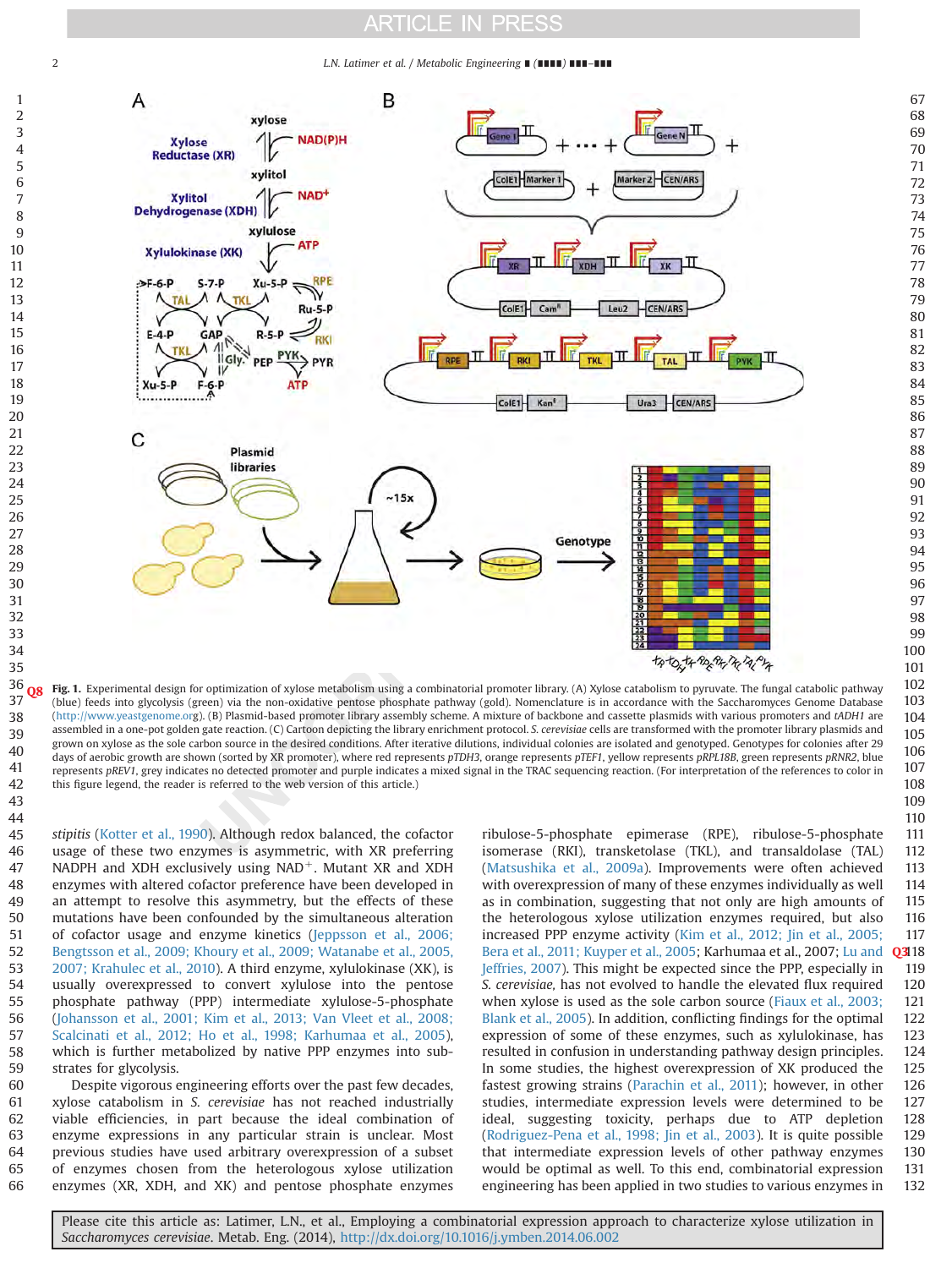the xylose utilization pathway. [Lu and Jeffries \(2007\)](#page-9-0) combinatorially sampled two expression levels of three S. cerevisiae genes – the PPP genes TKL1 and TAL1 and the glycolytic enzyme PYK1 – and observed the best ethanol titers when TKL1 and PYK1 were expressed with the stronger promoter and TAL1 with the weaker promoter [\(Lu and Jeffries, 2007](#page-9-0)). Du and colleagues placed the upstream genes – XR, XDH, and XK – under control of three promoter mutant libraries to identify fast-growing genotypes in both a laboratory and industrial strain. Interestingly, in this study, the optimal ratio of enzyme activities changed in the two strain backgrounds [\(Du et al., 2012](#page-8-0)). This finding is highly representative of an issue that this field faces: different strain backgrounds, growth media, and conditions used all impact the metabolic context of this pathway, which complicates the integration of knowledge from various studies for strain engineering. 1 2 3 4 5 6 7 8 9 10 11 12 13 14 15

Here we present a study where we simultaneously titrated expression of eight genes involved in xylose utilization. In accordance with much of the previous work on this pathway (Karhu-Q4 maa et al., 2005; [Eliasson et al., 2000; Ho et al., 1998; Wahlbom et](#page-9-0) 19 [al., 2003; Matsushika and Sawayama, 2008](#page-9-0)), we chose to include the three heterologous enzymes XR, XDH, and XK from S. stipitis in our library. Because the PPP does not typically need to support high flux in S. cerevisiae ([Blank et al., 2005](#page-8-0)), we included additional copies of these enzymes (RPE, RKL, TKL, TAL). Like the xylose catabolic enzymes, we elected to express S. stipitis homologs of these genes under the assumption that they have evolved to support high flux in the natively xylose-consuming yeast. Finally, although we did not expect glycolytic enzymes to be metabolically limiting, we also included S. stipitis pyruvate kinase (PYK) based on previous characterization of the S. cerevisiae homolog, PYK1, which was shown to determine the glycolytic rate when driven by a weak promoter ([Pearce et al., 2001\)](#page-9-0) and improved xylose fermentations when expressed highly during combinatorial expression experiments of TKL1, TAL1 and PYK1 [\(Lu and Jeffries, 2007\)](#page-9-0). 16 17 18 20 21 22 23 24 25 26 27 28 29 30 31 32 33 34

Using growth on xylose as a selection, we probed the role of both intrinsic variables –changes made directly to the starting strain such as number and variants of pathway genes expressed – and extrinsic variables – changes to the external selection pressures applied to the strain such as oxygenation – on optimal gene expression. We included such a large number of genes to investigate the possibility of local optima when only a fraction of the pathway enzymes are optimized. In this way, we were able to identify important factors in xylose utilization. 35 36 37 38 39 40 41 42 43

#### 2. Materials and methods

#### 2.1. Strains and media

Single gene (cassette) plasmids were transformed in chemically competent TG1 cells grown in LB containing spectinomycin (50 mg/L). All multi-gene plasmid assemblies were transformed into TransforMax EPI300 (Epicentre) electrocompetent E. coli. Transformed cells were selected on LB plates containing antibiotics chloramphenicol (34 mg/L) or kanamycin (25 mg/L). The S. cerevisiae strain background for all experiments in this paper was BY4741 (MATa his3Δ1 leu2Δ0 met15Δ0 ura3Δ0). Dry cell weight conversion for this strain was determined to be  $0.19\pm0.01$  g cell/L at  $OD_{600} = 1$  as described previously ([Sonderegger and Sauer,](#page-9-0) [2003\)](#page-9-0). In all instances, S. cerevisiae strains were grown at 30  $\degree$ C. Wild-type yeast cultures were grown in YPD (10 g/L Bacto Yeast Extract; 20 g/L Bacto Peptone; 20 g/L Dextrose). Excluding library transformations, yeast transformed with plasmids containing the LEU2 and URA3 auxotrophic markers were selected and grown on synthetic drop-out media (6.7 g/L Difco Yeast Nitrogen Base w/o Amino Acids; 2 g/L Drop-out Mix Synthetic minus Leucine and 50 51 52 53 54 55 56 57 58 59 60 61 62 63 64 65 66

Uracil, w/o Yeast Nitrogen Base (US Biological); 20 g/L Dextrose or 20 g/L Xylose).

#### 2.2. Pathway construction and combinatorial library assembly

All pathway enzymes, except the mutant SsXDH (D207A/I208R/ F209S/N211R), were cloned by PCR from the S. stipitis genome using primers listed in Table S1. Four of the genes: SsXK, SsRPE, SsRKI, and SsTKL were cloned by SOEing PCR ([Horton, 1995](#page-8-0)) to introduce silent mutations to mutate internal BglII or BsmBI sites. The mutant XDH was synthesized by GenScript and included flanking BglII and XhoI sites. Cassette plasmids were assembled through standard restriction-ligation subcloning using restriction enzymes BglII and either SpeI or XhoI into backbones (pML530-4 and pML557). Plasmid libraries or plasmids with specific promoter genotypes were assembled in a BsmBI golden gate reaction using 20 fmol of each cassette plasmid template and two backbone plasmids (pML634-638) [\(Engler et al., 2009](#page-8-0)). Plasmid information is summarized in Table S2 and backbone vector construction details are available upon request.

For library plasmids, golden gate reactions were electroporated, cells were recovered in LB for one hour, plated on 241 mm  $\times$ 241 mm plates and grown overnight. The resulting colonies (over 35,000) were scraped into 15 mL of  $ddH<sub>2</sub>O$  and treated as a liquid culture for plasmid purification with a HiSpeed Plasmid Maxi Kit (Qiagen) following manufacturer's instructions. Plasmid libraries were test digested to confirm correct assembly. Individual plasmids were also isolated from single colonies and confirmed by test digest.

Eight gene library transformations into S. cerevisiae followed standard Lithium acetate transformation protocol ([Gietz and](#page-8-0) [Woods, 2006](#page-8-0)) scaled to a 500 mL culture and transformed using 100 μg of each library plasmid. Following heatshock, cells were recovered in 50 mL of YPD (250 mL baffled flask, 200 rpm) for one hour before being pelleted, washed in SX-LU and then resuspended in 500 mL SX-LU under either aerobic (2 L baffeled flask) or anaerobic (media supplemented with 0.01 g/L ergosterol, 0.43 g/L Tween 80 and 2.8 g/L ethanol; 1 L Erlenmeyer screw cap flask flushed with  $N_{2(g)}$ ) conditions with an aliquot plated on SD-LU for sampling of initial library coverage and diversity. Three gene library transformations followed the above procedure using an 'empty' plasmid containing markers and origins only, instead of the five-gene PPP plasmid; 1/100 the listed masses and volumes were used in 50 mL culture tubes or serum vials. 101 102 103 104 105 106 107 108 109 110

#### 2.3. Library enrichments

Transformed libraries were grown 4–7 days on SX-LU until the  $OD_{600}$  of the library increased twofold over the initial  $OD_{600}$ . Library cultures were subsequently diluted into 50 mL of fresh SX-LU carrying over at least  $1 \times 10^7$  cells into either a 250 mL baffled Erlenmeyer flask (aerobic, 200 rpm) or 250 mL serum vial (anaerobic, 100 rpm). After this, cells were similarly diluted in late logphase (OD<sub>600</sub> 5–10, aerobic; 1.5–2.5, anaerobic) into fresh media every 1–4 days, depending on growth rate. During select dilutions, aliquots of cells were also plated on SD-LU, grown for 2–3 days and genotyped according to the TaqMan-based TRAC protocol previously developed in our lab [\(Lee et al., 2013\)](#page-9-0). Primer sequences used for TRAC genotyping reactions are listed in Table S1.

#### 2.4. Growth curves and fermentations

Following plasmid transformation into yeast, cells were grown on SD-LU agar plates for 2–3 days. Colonies were picked into SD-LU (3 mL), grown for 24 h and then diluted into SX-LU (3 mL) by transferring an aliquot of grown cells into fresh SX-LU. After 48 h 129 130 131 132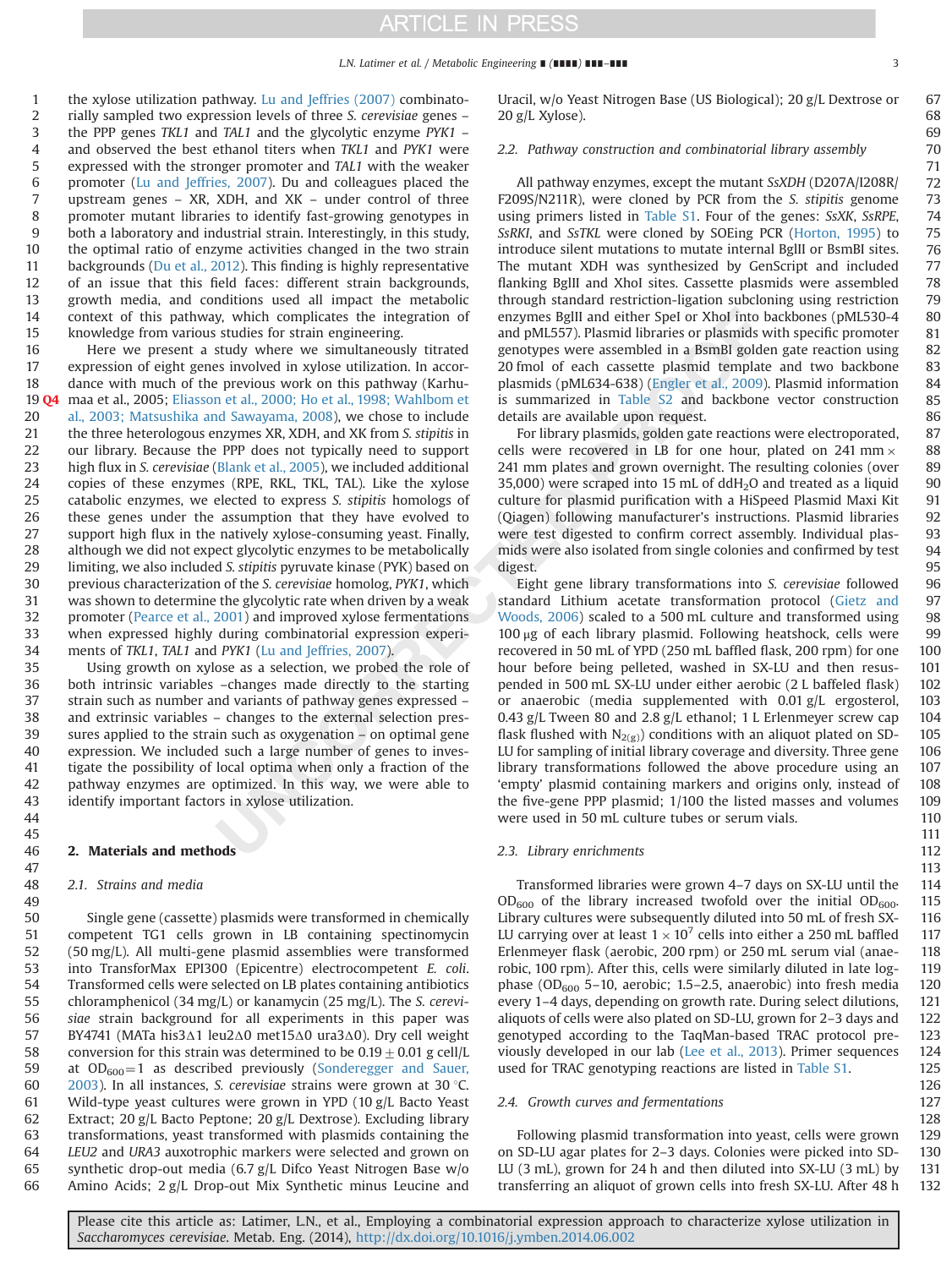of aerobic growth in 24-well blocks,  $OD_{600}$  was measured and cells were diluted into a larger volume of SX-LU and shaken at either 100 or 200 rpm depending on the growth conditions. At designated time points, aliquots were taken from the cultures to measure OD<sub>600</sub> and media was stored at  $-20$  °C for later analysis by HPLC.

## 2.5. Metabolite quantification

Media aliquots were pelleted, and supernatant was transferred to GC/MS vials for sampling. From each sample, 10 μL was analyzed by refractive index on a Shimadzu LC20AD HPLC equipped with a Rezex RFP-fast acid H<sup>+</sup> column (100  $\times$  7.8 mm, 55 °C) run with 1 mL/min 0.01 N  $H<sub>2</sub>SO<sub>4</sub>$  mobile phase. Metabolite concentrations were determined by comparing to a standard curve.

## 2.6. Shotgun proteomics

Cells were grown following the same procedure used during a growth curve. After 24 (aerobic) or 48 (anaerobic) hours of growth in the final, larger SX-LU culture,  $OD_{600}$  was measured for each culture and 10 OD units (where 1 OD unit=the cells in 1 mL of culture at 1  $OD_{600}$ ) of cells were pelleted, washed in 1 mL PBS (137 mM NaCl, 2.7 mM KCl, 10 mM Na<sub>2</sub>HPO<sub>4</sub>, 2 mM KH<sub>2</sub>PO<sub>4</sub>), and immediately frozen at  $-80$  °C until later use.

Cell lysates (100 μg total protein) were precipitated in 20% TCA at  $-80$  °C overnight, pelleted at 4 °C, washed three times with ice cold 0.01 N HCl/90% acetone, dried at 25  $\degree$ C and then resuspended in 8 M urea. ProteaseMax (0.1%, Promega) was added, vortexed and the reaction was diluted to 100  $\mu$ L with NH<sub>4</sub>HCO<sub>3</sub> (70 mM). Protein was reduced by incubated with TCEP (10 mM) for 30 min at 55 °C and then alkylated with Iodoacetamide (12.5 mM) for 30 min in the dark with shaking. The reaction was brought up to a final volume of 234 μL with PBS and ProteaseMax (0.03%) and treated with trypsin (0.5  $\mu$ g/ $\mu$ L, Promega) overnight at 37 °C. The digested peptides were acidified with formic acid (5%), spun at max speed for 30 min and the supernatant was stored at  $-80$  °C until further use. The resulting tryptic peptides were loaded onto inline filters and peptides were chromatographically separated a C18 nanospray column. Peptides were analyzed by an LTQ-XL. The resulting data were analyzed against the S. stiptis and S. cerevisiae tryptic proteomes using Integrated Proteomics Pipeline. ms2 spectra data were searched using the SEQUEST algorithm (Version 3.0) [\(Eng et al., 1994\)](#page-8-0). SEQUEST searches allowed for oxidation of methionine residues (16 Da), static modification of cysteine residues (57 Da-due to alkylation), no enzyme specificity and a mass tolerance set to  $\pm$  1.5 Da for precursor mass and  $\pm$  0.5 Da for product ion masses. The resulting ms2 spectra matches were assembled and filtered using DTASelect (version 2.0.27) ([Cociorva and Yates, 2006](#page-8-0)). A quadratic discriminant analysis was used to achieve a maximum peptide false positive rate of 1% as previously described ([Cociorva et al., 2007; Tabb et al., 2002\)](#page-9-0).

# 3. Results

3.1. Construction and enrichment of combinatorial pathway expression libraries

To determine the optimal expression profile of enzymes involved in xylose utilization in the BY4741 laboratory S. cerevisiae strain, we chose to employ a combinatorial approach to simultaneously modulate expression of each pathway enzyme using a set of five previously characterized constitutive promoters ([Lee et al.,](#page-9-0) [2013\)](#page-9-0). These promoters sample evenly-spaced transcriptional strengths over approximately three orders of magnitude of expression space and include pTDH3, the strongest constitutive promoter in S. cerevisiae (Fig. S1) [\(Kuroda et al., 1994](#page-9-0)). In contrast to a promoter mutagenesis-based approach, our library is not limited by the availability of multiple high-strength promoters, which allows each gene to sample the highest possible expression. Additionally, these promoters enable rapid genotyping of library members using the previously described TRAC method [\(Lee et al.,](#page-9-0) [2013\)](#page-9-0).

For the eight S. stipitis genes, libraries of all possible promotergene combinations were constructed using Golden Gate assembly ([Engler et al., 2009\)](#page-8-0) ([Fig.](#page-1-0) 1B, Supplementary results). Following transformation into yeast, we employed a selection for growth on xylose to enrich for strains with superior xylose utilization, as shown in [Fig. 1C](#page-1-0) and described in the supplementary results. Serial enrichments were performed until the population converged to a consensus combination of promoters, which we term "enrichment profiles." These enrichment profiles allowed us to track global expression trends within the library culture. Holistic understanding of promoter enrichment for each gene is useful because, based on the promoter driving a given protein, we can predict relative expression of that protein between strains where different promoters are present. Although absolute abundances will differ from protein to protein, the relative rank-ordering of expression from this characterized promoter set remains consistent irrespective of the coding sequence ([Lee et al., 2013\)](#page-9-0).

## 3.2. Aerobic enrichments and strain characterizations

Combinatorial expression optimization of pathway enzymes has been shown to be dependent on the strain background [\(Du et](#page-8-0) [al., 2012\)](#page-8-0). A corollary hypothesis is that optimal enzyme expression is dependent on which genes are expressed and purposefully varied within a strain. Thus, we sought to investigate the dependence of enrichment profiles on which heterologous enzymes are included during the optimization. Our initial experiments were performed under aerobic conditions to better compare findings to previous combinatorial expression engineering efforts for xylose utilization [\(Du et al., 2012; Lu and Jeffries, 2007](#page-9-0)). Similar to these previous experiments, we tested a library of only the three xylose utilization enzymes (i.e., XR, XDH, and XK), which we refer to as the "partial pathway," as well as a second library, expanded to include additional S. stipitis copies of the pentose pathway enzymes (i.e., RKI, RPE, TKL, and TAL) and the glycolytic enzyme PYK, which we term the "full pathway."

## 3.2.1. Expression optimization of the partial pathway results in a local optima

We hypothesized that including or omitting the downstream pathway enzymes in our library would alter the optimal expression levels of the upstream xylose utilization genes. Thus, we enriched both the partial and full versions of the pathway under aerobic conditions and compared the resulting enrichment profiles. Indeed, we found the enrichment profile of the promoters for XR, XDH and XK to be considerably different between the full and partial libraries ([Fig. 2](#page-4-0)A and B). Strains expressing the partial pathway strongly enrich for the medium-strength pRPL18B promoter driving expression of XR, higher (pTDH3 or pTEF1) expression of XDH, and variable XK expression [\(Fig. 2](#page-4-0)A). Such expression enrichment is consistent with previous optimizations in microaerobic conditions [\(Kim et al., 2012; Du et al., 2012; Karhumaa et](#page-9-0) [al., 2007](#page-9-0)). However, when the full pathway is expressed, XR is enriched exclusively for the stronger pTEF1 or pTDH3 promoters, while XDH and XK are driven by somewhat lower strength promoters (moderate to high). These results for the full pathway are more consistent with what would be expected from the 115 116 117 118 119 120 121 122 123 124 125 126 127 128 129 130 131 132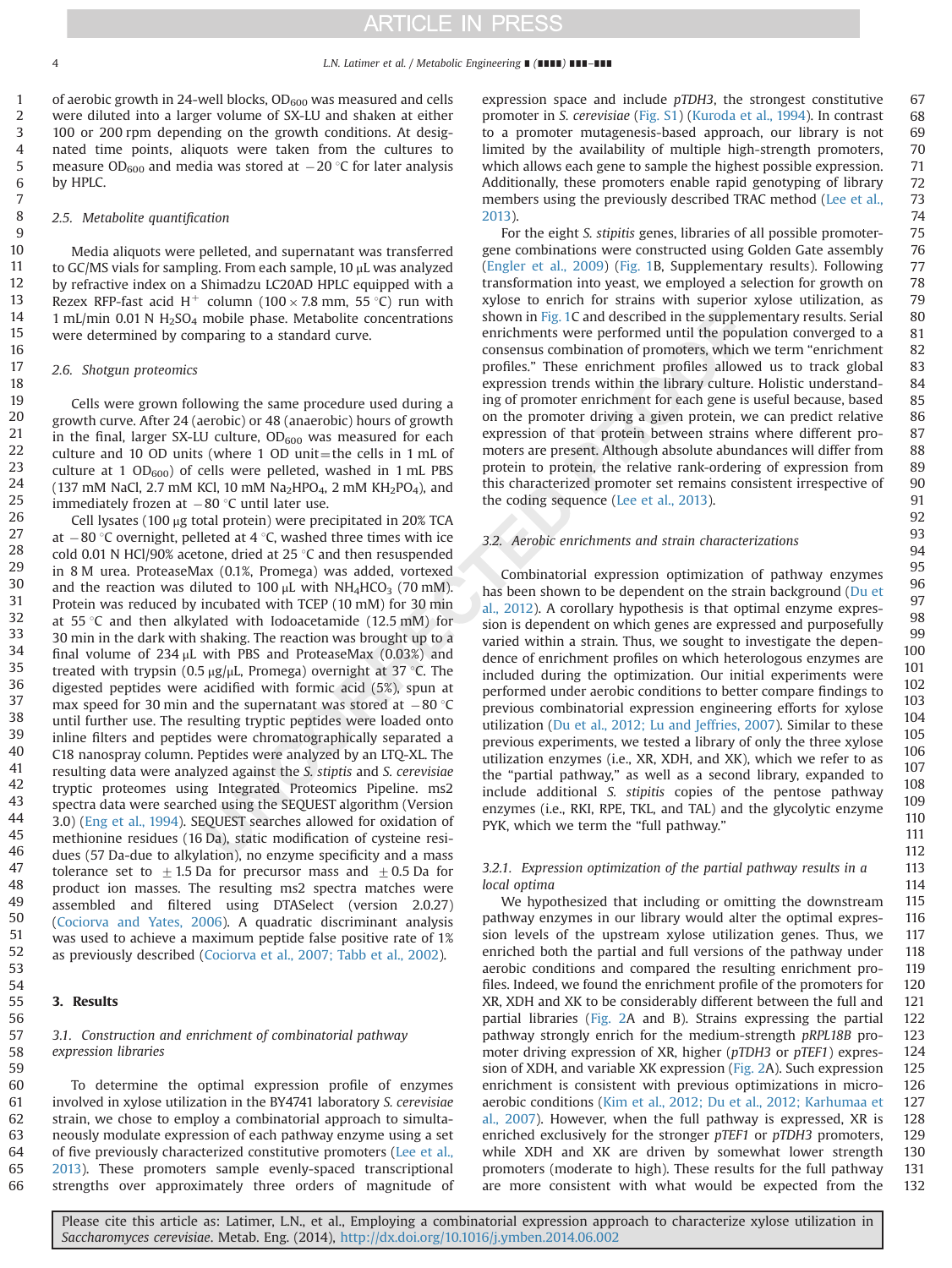**ARTICLE IN PRESS** 

L.N. Latimer et al. / Metabolic Engineering ∎ (∎∎∎∎) ∎∎∎–∎∎∎ 5

<span id="page-4-0"></span>

Fig. 2. Inclusion of the PPP enzymes produces superior growth and xylose consumption rates with optimal expression being not all genes driven by pTDH3. (A) Heatmap representation of the enrichment profile generated from screening 32 colonies isolated from an aerobically enriched promoter library regulating the first three enzymes in the xylose metabolic pathway. Heatmap colors represent the percentage of colonies with a given promoter regulating the corresponding gene. (B) Enrichment profile generated from screening 48 colonies isolated from an aerobically enriched promoter library regulating the eight enzymes. (C) Genotype and description of reference strains and enriched genotypes identified from the library enrichments. (D) Shotgun proteomic data indicating relative protein abundance in most strains indicated in (C) when grown aerobically to mid-log phase on xylose. Protein spectral counts were normalized to total endogenous spectral counts. There is no statistical significance between total endogenous protein expression between samples. (E) Aerobic growth curve for yeast strains indicated in (C):  $O_{600}$  (--); Xylose (---). Error bars represent SD of biological triplicates.

in vitro catalytic efficiencies of the pathway, where XR is predicted to be the limiting enzyme (Table S3). These drastic differences in expression profiles between partial and full pathways are intriguing as they suggest that the optimal expression profile is highly dependent on the other enzymes that are also varied. 

To experimentally validate the predicted lower XR expression in the partial pathway compared to the full pathway, we chose to regenerate strains with two highly enriched genotypes, LL100A and LL110A, by specifically assembling those plasmids and transforming them into the original strain background (Fig. 2C). These two strains were grown on xylose and analyzed by shotgun proteomics to determine relative protein abundances (Fig. 2D). This technique has the advantage of directly measuring relative protein abundance rather than mRNA levels, an attractive feature since measuring mRNA amounts would miss any potential translational effects on final protein concentration. This is particularly useful as one might suspect that as the number of overexpressed enzymes increases, there is a possibility of saturating shared cellular machinery. Comparison of XR and XDH expression between LL110A and LL100A shows the expected change in XR and XDH peptide abundance, indicating a major reduction in XR expression and increase in XDH expression in LL100A (Fig. 2D). 

From these findings, we conclude that optimization of the xylose utilization enzymes alone results in a local utilization optimum of low XR expression, whereas under conditions where portions of the PPP are also overexpressed, far more XR is required to reach a higher, more global optimum.

### 3.2.2. Transaldolase activity is limiting for aerobic xylose consumption

By simultaneously titrating multiple genes' expression, we hoped to identify those genes whose activities were limiting growth on xylose. When we enriched the full pathway library, we observed weaker promoters driving most of the PPP genes, predominantly the lowest strength pREV1, suggesting that either these enzymatic activities are not limiting growth on xylose or their overexpression is detrimental to the cell. Only TAL enriched for the strongest promoter, pTDH3, suggesting that its activity is limiting. Other rational and inverse metabolic engineering efforts in various yeast backgrounds along with in vitro enzyme kinetics have also identified transaldolase activity to be significantly limiting for aerobic and microaerobic xylose utilization (Table S3) ([Jeppsson et al., 2002; Walfridsson et al., 1995; Jin et al., 2005\)](#page-8-0).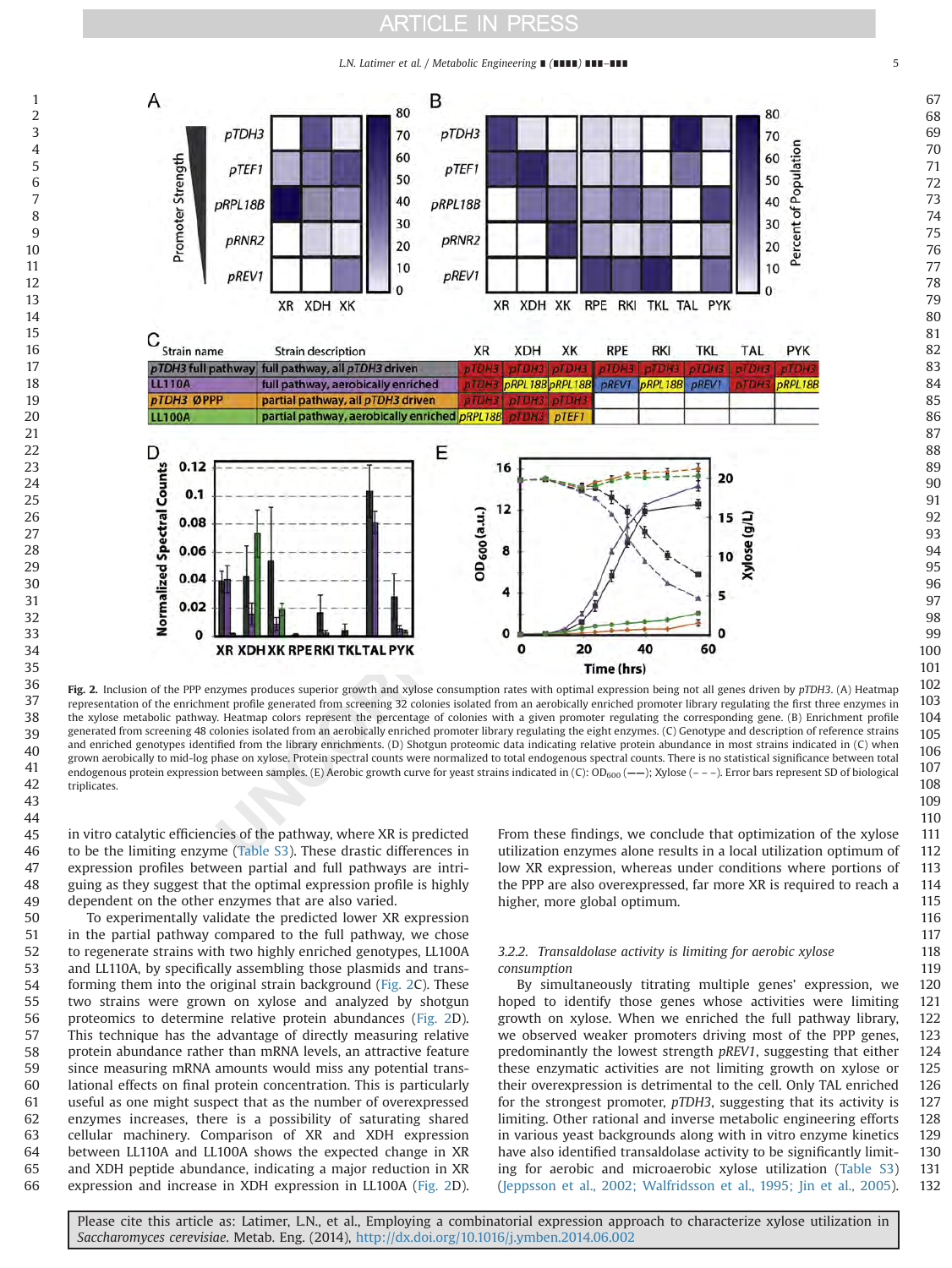<span id="page-5-0"></span>

Considering these studies, we were able to corroborate TAL's role as a limiting component for xylose utilization in the presence of oxygen.

## 3.2.3. Aerobic expression optimization yields small improvements in xylose utilization

Since most studies conventionally use high-strength promoters in a mostly arbitrary manner, we were curious how the enriched strains compared to a naïve overexpression strain in their ability to utilize xylose. Again, we used strains LL110A and LL100A, as well as two strains that simply use our strongest promoter to drive all genes ("pTDH3 full pathway" and "pTDH3 ØPPP") [\(Fig. 2C](#page-4-0)). These latter two strains mimic the arbitrarily high expression of each gene that would be naively done as opposed to balanced expression [\(Zhou et al., 2012; Matsushika et al., 2009b; Scalcinati et al.,](#page-9-0) Q5 [2012](#page-9-0); Johansson et al., 2002b). As expected, the strains expressing only XR, XDH, and XK grow poorly on xylose compared to the strains expressing extra copies of the PPP ([Scalcinati et al., 2012;](#page-9-0) Q6 [Jin et al., 2005; Walfridsson et al., 1995;](#page-9-0) Karhumaa et al., 2007). Strain LL110A grows at a maximum growth rate of  $0.25\pm0.01$  h<sup>-1</sup> , making it the fastest aerobically growing strain in 2% xylose reported in literature to date [\(Fig. 2D](#page-4-0)) [\(Runquist et al., 2010;](#page-9-0) [Bengtsson et al., 2008\)](#page-8-0). Despite this, both LL110A and LL100A show only modest improvements in growth and xylose consumption compared to their respective all pTDH3-driven reference strain ([Fig. 2](#page-4-0)E). This is surprising as we expected a flux imbalance or protein burden in the pTDH3 full pathway strain to more drastically reduce growth and consumption of xylose. By comparing proteomic data between LL110A and pTDH3 full pathway, we observe no change in expression of genes regulated by pTDH3 in both strains (e.g., XR and TAL), but for all other genes expressed with lower strength promoters we observe the expected decreases in expression in the enriched strain ([Fig. 2](#page-4-0)D). Having verified reductions in protein expression, we theorize that aerobic xylose consumption is primarily determined by XR and TAL expression.

### 3.3. Anaerobic enrichments and strain characterizations

A major advantage of the described combinatorial expression strategy is that we can readily select under different conditions to characterize how enrichment profiles change depending on the growth environment. Accordingly, we grew our libraries anaerobically because, given the enormous fermentation volumes that are required for large-scale biofuel production, the process would need to be fully anaerobic.

## 3.3.1. Inclusion of the PPP only improves anaerobic xylose utilization upon expression optimization

Unlike the aerobic libraries, the enrichment profiles for XR, XDH and XK for the anaerobically enriched partial (XR, XDH, and XK only) and full (XR, XDH, XK, RPE, RKI, TKL, TAL, and PYK) pathways were notably similar with XR enriching for the strongest

| Strain<br>name            | pTDH3 full<br>pathway | LL110B                  | <b>LL111A</b>             |                          | 3<br>2.5                |          |                        |     | 20                  |
|---------------------------|-----------------------|-------------------------|---------------------------|--------------------------|-------------------------|----------|------------------------|-----|---------------------|
| Description               | all pTDH3<br>driven   | aerobically<br>enriched | anaerobically<br>enriched |                          | 2                       |          |                        |     | 15                  |
| <b>XR</b>                 | pTDH3                 | pTEF1                   | pTDH3                     |                          |                         |          |                        |     |                     |
| <b>XDH</b>                | pTDH3                 | pTEF1                   | pRPL18B                   |                          | 1.5                     |          |                        |     |                     |
| XK                        | pTDH3                 | pTEF1                   | pRPL18B                   | OD 600 (a.u.)            |                         |          |                        |     | 10                  |
| <b>RPE</b>                | pTDH3                 | pTDH3                   | pREV1                     |                          | 1                       |          |                        |     |                     |
| RKI                       | pTDH3                 | pTEF1                   | pREV1                     |                          |                         |          |                        |     |                     |
| <b>TKL</b>                | pTDH3                 | pRNR <sub>2</sub>       | pRPL18B                   |                          | 0.5                     |          |                        |     | 5                   |
| TAL                       | pTDH3                 | pTDH3                   | pTDH3                     |                          |                         |          |                        |     |                     |
|                           |                       |                         |                           |                          |                         |          |                        |     |                     |
| PYK<br>C                  | pTDH3                 | pRPL18B                 | pRNR <sub>2</sub>         | D                        | 0<br>$\mathbf{o}$       | 20<br>40 | 80<br>60<br>Time (hrs) | 100 | $\mathbf{o}$<br>120 |
| Strain<br>name            | рТДНЗ ØРРР            | <b>LL100A</b>           | <b>LL101A</b>             |                          | з                       |          |                        |     | 20                  |
|                           | all pTDH3<br>driven   | aerobically<br>enriched | anaerobically<br>enriched |                          | 2.5                     |          |                        |     |                     |
| XR                        | <b>DTDH3</b>          | pRPL18B                 | pTDH3                     |                          | $\overline{\mathbf{2}}$ |          |                        |     | 15                  |
| <b>XDH</b>                | pTDH3                 | pTDH3                   | pTEF1                     |                          |                         |          |                        |     |                     |
| XK                        | pTDH3                 | pTEF1                   | pRPL18B                   |                          | 1.5                     |          |                        |     | 10                  |
| RPE                       |                       |                         |                           | OD <sub>600</sub> (a.u.) |                         |          |                        |     |                     |
| RKI                       |                       |                         |                           |                          | 1                       |          |                        |     |                     |
| <b>TKL</b>                |                       |                         |                           |                          |                         |          |                        |     | 5                   |
| Description<br><b>TAL</b> |                       |                         |                           |                          | 0.5                     |          |                        |     |                     |

 Fig. 3. Selection conditions are important for strain optimization. (A) Genotype and description of partial pathway reference strains and enriched strains identified from aerobic and anaerobic library enrichments. (B) Anaerobic fermentations in SX media supplemented with 0.01 g/L ergosterol, 0.43 g/L Tween 80 and 2.8 g/L ethanol for yeast strains indicated in (A): OD<sub>600</sub> (---); Xylose (---); Ethanol (••••••); Xylitol (-----). (C) genotype and description of full pathway reference strains and enriched strains identified from aerobic and anaerobic library enrichments. (D) Anaerobic fermentations as described in (B) for yeast strains indicated in (C). Error bars indicate the SD of biological triplicates.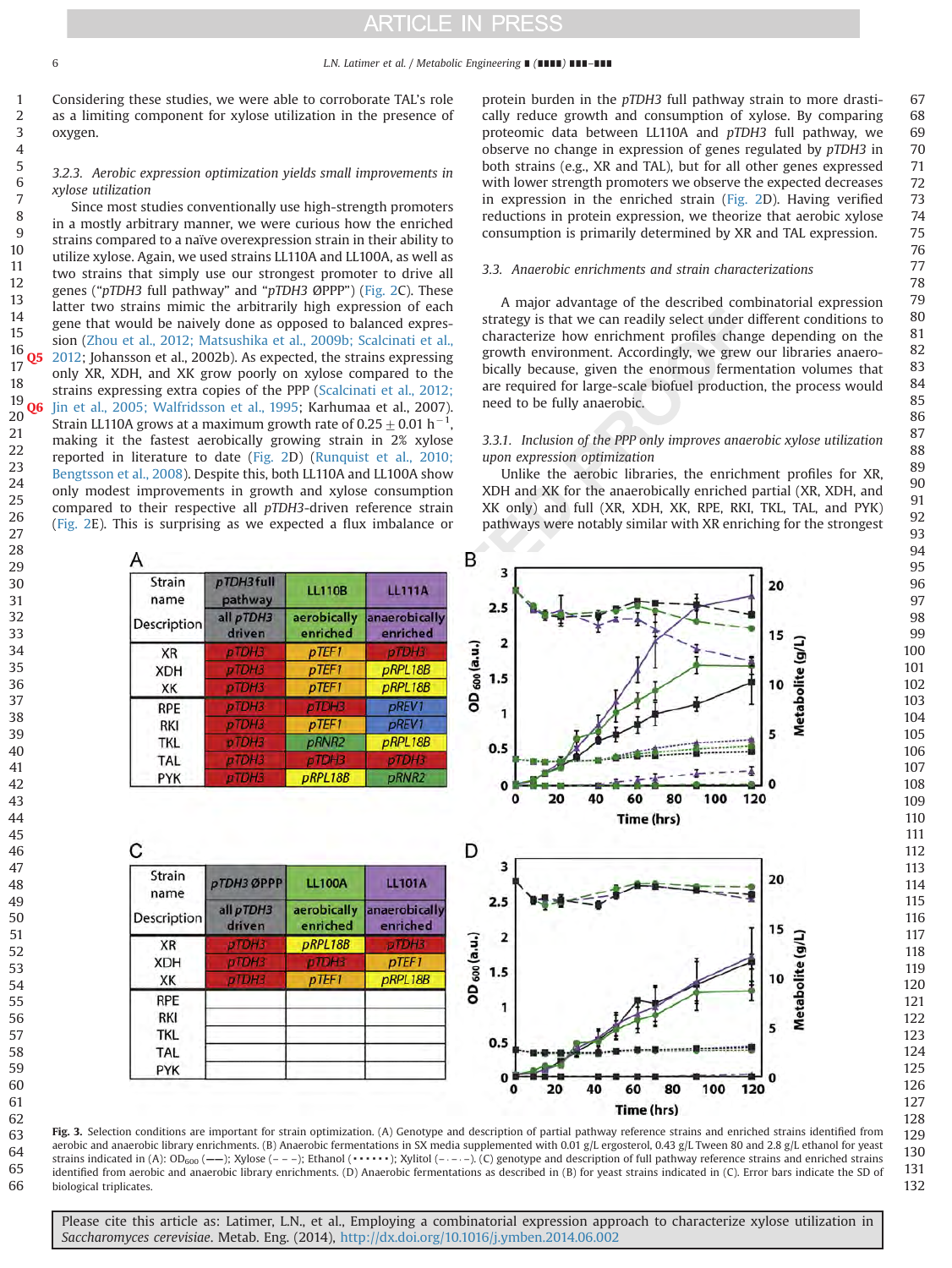<span id="page-6-0"></span>promoter and the promoter rank ordering following  $XR \geq XDH \geq$ XK (Fig. S2). Anaerobically enriched strains were regenerated and characterized in comparison to the pTDH3 reference strains to determine the effects of expression optimization ([Fig. 3](#page-5-0)). Unlike in aerobic conditions, where only small differences were observed between enriched and reference strains, the full pathway LL111A significantly outperforms all other strains in biomass accumulation, xylose consumption, and ethanol production ([Fig. 3B](#page-5-0)). Both of the pTDH3 reference strains and the enriched partial strain LL101A all perform comparably, with the pTDH3 full pathway consuming slightly more xylose. Interestingly, inclusion of the downstream enzymes with naïve pTDH3 expression results in minimal to no improvement in growth and xylose consumption compared to overexpressing only the partial pathway.

3.3.2. Expression optimization is sensitive to oxygenation conditions Comparing the aerobic and anaerobic full pathways, the enrichment profiles were similar between conditions with many of the strains having comparable genotypes (Figs. S2 and S3). However, some of the individual strain genotypes varied between the aerobic and anaerobic libraries, such as strains LL111A with LL110B [\(Fig. 3A](#page-5-0)). We examined the anaerobic performance of strains enriched both aerobically and anaerobically to ascertain the extent to which selection conditions result in strain specialization [\(Fig. 3](#page-5-0)). Despite the similarity of the consensus enrichment profiles between the full aerobic and anaerobic libraries, the two aerobically enriched strains LL110B and LL100A, underperform compared to their anaerobically enriched counterparts, LL111A and LL101A, under anaerobic growth conditions ([Fig. 3B](#page-5-0) and D). Therefore, it is important during strain optimization to not only use the correct genetic context (i.e., full vs. partial pathway), but also to enrich under the target conditions because highperformance strains may not translate well from one condition to another.

3.4. Expression optimization with a mutant, cofactor-balanced xylitol dehydrogenase

The net cofactor imbalance in the fungal xylose pathway caused by the NADPH preference of XR and the strict  $NAD$ <sup>+</sup> requirement for XDH has long been implicated as a limitation in achieving high ethanol yields during xylose fermentation using these enzymes ([Petschacher and Nidetzky, 2008; Hahn](#page-8-0)-Hägerdal [et al., 2007](#page-8-0)). Numerous attempts to address this problem have included engineering these enzymes to have switched cofactor usage [\(Watanabe et al., 2005; Khoury et al., 2009; Bengtsson et al.,](#page-8-0) [2009; Jeppsson et al., 2006](#page-8-0)). Despite their promise, reports on the effectiveness of these mutant enzymes in improving xylose consumption have been mixed [\(Watanabe et al., 2007; Bera et al.,](#page-8-0) [2011; Cai et al., 2012\)](#page-8-0). One limitation when assessing mutated pathways has been the inescapable complication of altered enzyme activity, which changes simultaneously with the cofactor affinities upon mutation of XR or XDH [\(Krahulec et al., 2010\)](#page-9-0). Consequently, fermentation differences observed between cofactor balanced and imbalanced pathways could be attributed to either switched cofactor preference or altered balance of enzymatic activities. With our ability to optimize expression of the entire xylose utilization pathway, we can better separate the role of cofactor balancing from altering catalytic activity levels to address this long-standing question.

### 3.4.1. Expression optimized anaerobic cofactor balancing improves growth, but not fermentation yields

We assembled alternative XR-XDH-XK promoter library plasmids where xylitol dehydrogenase was substituted with the ARSdR mutant XDH developed by [Watanabe et al. \(2005\)](#page-9-0), which almost exclusively uses  $NADP^+$  instead of  $NAD^+$ . Mutant libraries were anaerobically enriched and genotyped as described previously. The expression profiles for mutant libraries show a somewhat higher mutant XDH expression levels than the native XDH



 Fig. 4. Differences in xylose fermentation due to mutating XDH for the full pathway are reduced with expression optimization. (A) Genotype and description of reference strains and enriched strains identified from anaerobic library. (B) Anaerobic fermentations in SX media supplemented with 0.01 g/L ergosterol, 0.43 g/L Tween 80 and 2.8 g/L ethanol for yeast strains indicated in (A): OD<sub>600</sub> (--) (C) extracellular metabolites for the fermentation shown in (B). Xylose (---); Ethanol ( •••••• ); Xylitol (-----). Error bars indicate the SD of biological triplicates.

> Please cite this article as: Latimer, L.N., et al., Employing a combinatorial expression approach to characterize xylose utilization in Saccharomyces cerevisiae. Metab. Eng. (2014), http://dx.doi.org/10.1016/j.ymben.2014.06.002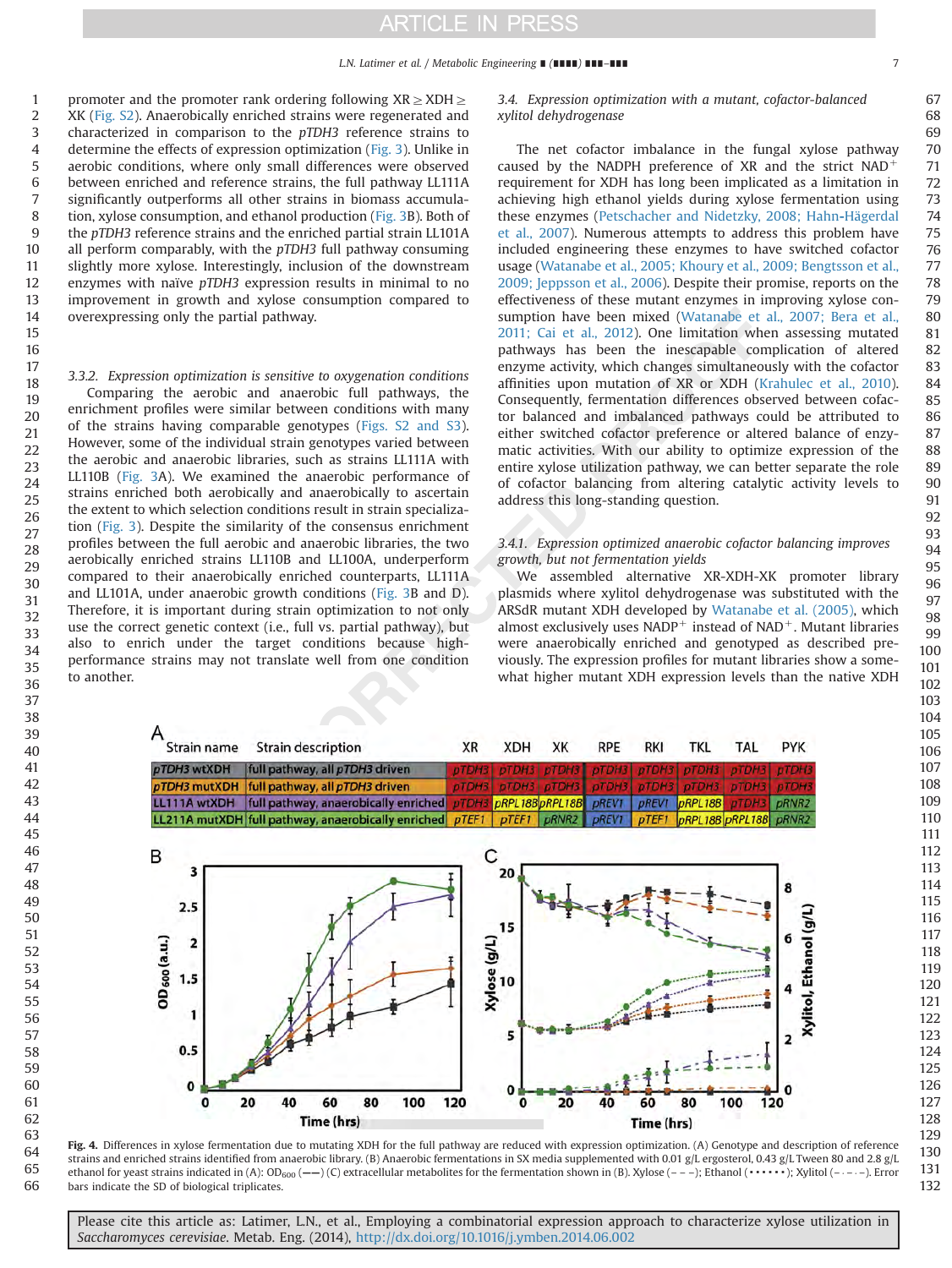and slightly lower TAL and PYK expression levels (Fig. S4). Highlyenriched genotypes from both mutant and wild-type XDH libraries along with pTDH3 reference strains were chosen for comparison to assess the differences resulting from mutating XDH [\(Fig. 4A](#page-6-0)).

Comparing the pTDH3 mutXDH and pTDH3 wtXDH strains verified previous work with the mutant XDH: the mutant pathway shows slightly improved growth ([Fig. 4B](#page-6-0)) and a 47% increase in xylose utilization and ethanol titer compared to the wild-type pathway ([Fig. 4C](#page-6-0)) ([Watanabe et al., 2007; Matsushika et al.,](#page-9-0) [2009c\)](#page-9-0). These fermentation differences could be the result of changes in both catalytic activity and cofactor preference. Surprisingly, this increase in utilization upon mutating XDH was reduced between the expression optimized strains. Strains LL111A and LL211A consume nearly identical amounts of xylose, and concurrently produce nearly the same amounts of xylitol and ethanol ([Fig. 4](#page-6-0)C).

#### 4. Discussion

Lignocellulosic fermentation promises a sustainable route for converting enormous plant biomass resources into biofuels. Xylose utilization is a critical step toward that goal, but it is difficult to understand how a multiple heterologous enzyme, high-flux pathway can be integrated into the metabolism of the host cell. Although there have been numerous studies inspecting various aspects of the xylose utilization pathway in S. cerevisiae, compar-28 **Q7** ing the findings from these reports (Matsushika et al., 2009a) is complicated by the different strain backgrounds and growth conditions used. Therefore, it is imperative that the pathway is examined as a whole in order to find the optimal balance of catalytic activities for a given host and growth condition. Accordingly, we employed a recently described combinatorial expression strategy ([Lee et al., 2013\)](#page-9-0) to simultaneously vary the expression levels of the full S. stipitis xylose utilization and pentose phosphate pathways, which allowed us to better understand the importance of both intrinsic (genotypic) and extrinsic (growth conditions) variables for xylose utilization in our engineered yeast. One major advantage of this particular approach is that every gene can access the maximal range of transcriptional strength irrespective of the pathway size. Other strategies that rely on promoter mutagenesis are limited by a lack of unique, high-strength promoters that can be used for each gene. While repeated use of promoter sequences in a single construct may result in gene loss through homologous recombination, we have not observed frequent instances of recombination in direct tests [\(Lee et al., 2013\)](#page-9-0) or difficulties in either cloning or repeated cycles of growth of our all-pTDH3 strains (up to eight genes driven by the same promoter sequence). With our experimental design, we easily changed whether the partial or full pathway was expressed and which version of XDH was included. We also tested both aerobic and anaerobic growth conditions. This unbiased, systematic survey allowed us to glean some insight into the aggregate of prior research, which at times is unclear. 21 22 23 24 25 26 27 29 30 31 32 33 34 35 36 37 38 39 40 41 42 43 44 45 46 47 48 49 50 51 52 53 54

Genotyping many colonies from a library allowed us to determine convergent enzyme expression patterns, for example, bottleneck enzymes were expected to enrich for the highest-strength promoters. By comparing the enrichment profiles in different genetic contexts, we revealed interplay between the upstream xylose utilization pathway and the downstream pentose phosphate pathway. Depending on the number of enzymes included in the library, we observed markedly different enrichment profiles and dramatically different growth capabilities, showing that omission of genes in a pathway library can select for local optima that fail to perform as well as the optima achieved with co-expression and optimization of more enzymes. For example, under aerobic 55 56 57 58 59 60 61 62 63 64 65 66

conditions, our full pathway libraries enriched for strong promoters driving XR, but the partial pathway libraries almost exclusively enriched for the medium-strength pRPL18B promoter ([Fig. 2A](#page-4-0) and B); the full pathway strains also grow substantially faster ([Fig. 2](#page-4-0)E). Our hypothesis for the cause of these enrichment differences is that for our strain background, enzymatic activity downstream of the first three enzymes is limiting, likely in the form of transaldolase activity based on the strong enrichment for pTDH3 expression of TAL in the full pathway, along with previous metabolic engineering efforts by others ([Jin et al., 2005; Johansson](#page-9-0) [and Hahn-Hägerdal, 2002\)](#page-9-0). Under this hypothesis, excess expression of upstream pathway enzymes beyond endogenous TAL activity may cause depletion of NADPH and accumulation of NADH ([Hector et al., 2011](#page-8-0)), and depletion of ATP ([Jin et al., 2003](#page-8-0)). Two possible solutions, both of which were enriched in our library selections, are either to reduce upstream expression or increase downstream capacity. 67 68 69 70 71 72 73 74 75 76 77 78 79 80 81 82 83

During their expression optimization of the first three enzymes, Zhao and coworkers observed that lower XR expression relative to XDH improved their laboratory strain's microaerobic fermentation while a high XR:XDH ratio was best for their industrial strain [\(Du et al., 2012](#page-8-0)). Our aerobic enrichment expression profiles of XR, XDH, and XK between the partial and full pathways [\(Fig. 2A](#page-4-0) and B) mirror their observed trends between the lab and industrial strains, respectively, suggesting that their laboratory strain may be limited in downstream expression and that a contributing factor to the better performance of their industrial strains could be increased PPP activity. This hypothesis could also explain the observation by Sedlak and coworkers that overexpression of the PPP resulted in almost no improvement in their industrial strain, as these activities may not be limiting in this strain background [\(Bera et al., 2011](#page-8-0)).

The discrepancies in the literature regarding the possible benefit from overexpression of the PPP for xylose fermentation could also be caused by variability in strain construction ([Bera et](#page-8-0) [al., 2011; Johansson and Hahn-Hägerdal, 2002; Kuyper et al., 2005;](#page-9-0) [Karhumaa et al., 2005\)](#page-9-0). As an example, the combinatorial optimization of S. cerevisiae TKL1, TAL1, and PYK1 by Lu and Jeffries found optimal xylose consumption when endogenous TAL1 was recombinantly expressed with a weaker promoter rather than a stronger one, while we observed higher TAL expression during our enrichments, particularly under aerobic conditions ([Lu and Jeffries,](#page-9-0) [2007\)](#page-9-0). This discrepancy could be the result of expressing different versions of TAL—S. stipitis in our study and S. cerevisiae in the Lu study. Indeed, toxicity associated with S. cerevisiae TAL1 overexpression has been reported ([Jin et al., 2005\)](#page-8-0). As another example within our study, benefits of heterologous expression of downstream genes under anaerobic conditions are only evident upon expression optimization. In fact, strains overexpressing the PPP at arbitrary high levels show no improved performance over the partial pathway ([Fig. 3](#page-5-0)). Similar effects may be present in a subset of these other studies. Particularly under anaerobic conditions, there is likely a trade-off between high expression of requisite enzymes for xylose utilization and an expression burden to the cell, which would be more apparent upon further stresses from PPP overexpression. 99 100 101 102 103 104 105 106 107 108 109 110 111 112 113 114 115 116 117 118 119 120 121 122

Repeated use of a promoter may decrease transcription from this promoter due to saturation of cellular expression machinery. Of particular concern would be saturation of the strongest promoter, pTDH3, which also regulates the expression of the glycolytic enzyme, GAPDH. Indeed, shotgun proteomics revealed a 1.4-fold decrease ( $p < 0.05$ ) in GAPDH protein between the pTDH3 reference strain with eight copies of pTDH3 and optimized strains containing only a couple copies. This GAPDH reduction appears to have minimal impact aerobically as the pTDH3 full pathway grows similarly to LL110A ([Fig. 2](#page-4-0)E). Thus, reduced GAPDH has either 123 124 125 126 127 128 129 130 131 132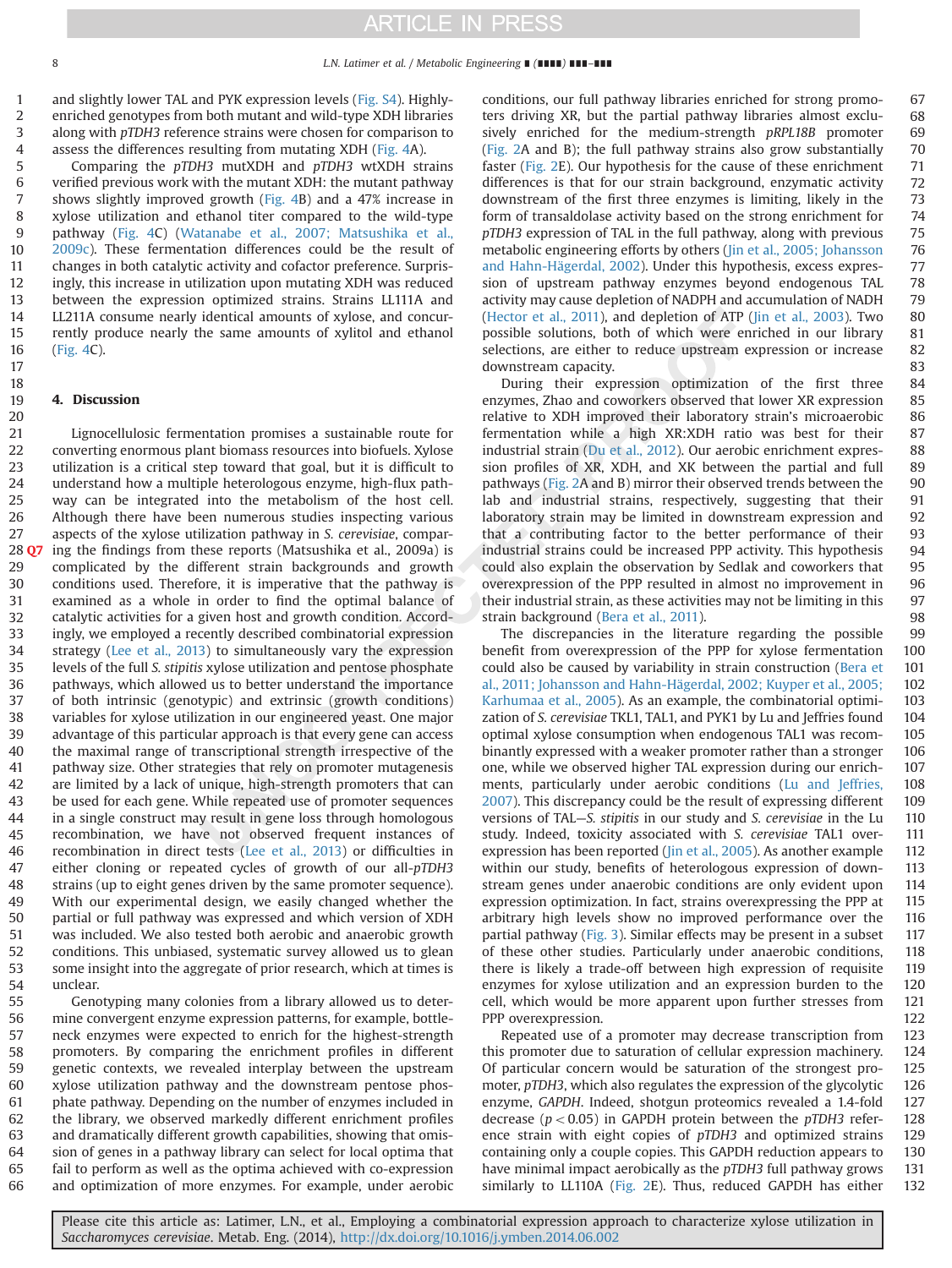#### <span id="page-8-0"></span>a minor contribution to differences in the pTDH3 reference strains and optimized strains or its effects are condition dependent. Whatever the cause, arbitrarily high expression of a large number of pathway enzymes can produce a multitude of potential problems that can be solved, or at least largely alleviated, by combinatorial expression engineering, where complications such as these will be selected against by having non-limiting enzymes expressed with a weaker promoter. 4 6

Another interesting aspect of xylose utilization is the asymmetric cofactor usage, which has led to the hypothesis that resolving this imbalance would improve fermentation perfor-mance ([Kotter and Ciriacy, 1993; Krahulec et al., 2010;](#page-9-0) [Petschacher and Nidetzky, 2008\)](#page-9-0). However, in mutating XDH to switch its cofactor preference [\(Watanabe et al., 2005\)](#page-9-0), its activity is unavoidably also altered, thereby convoluting the contributions from cofactor balancing and potential activity balancing with other pathway enzymes. By incorporating this mutant into our library, we were able to empirically optimize the balance of enzymatic activities to investigate the importance of cofactor balance. Surprisingly, the mutant XDH only slightly improved fermentative yields in expression-optimized strains ([Fig. 4B](#page-6-0)), certainly not as dramatic as would be expected if cofactor imbalances were a major flux impediment in our engineered system. The mutant XDH strains do show a modest improvement in growth, which implies cofactor balancing of this pathway aids in biomass accumulation, perhaps due to the role of NADPH in anabolic processes (Blank et al., 2005). 9 10 11 12 13 14 15 16 17 18 19 20 21 22 23 24 25 26 27

Finally, as expected, changing external variables led to differing expression profiles. Here we optimized under both aerobic and anaerobic conditions. Some of the aerobically enriched strains, such as LL110B, had notably inferior anaerobic fermentation performances [\(Fig. 3](#page-5-0)). The overall use of stronger promoters in LL110B may be affecting this strain's performance in an oxygendependent manner due to a flux imbalance or metabolic stress, such as XK toxicity (Jin et al., 2003). These findings, together with the observation that expression optimization under aerobic conditions had a fairly small impact on strain growth over arbitrarily high expression of all pathway genes, suggest that expression balancing is more critical under the more stringent anaerobic conditions. 28 29 30 31 32 33 34 35 36 37 38 39 40

In conclusion, we applied combinatorial expression engineering for the optimization of the full S. stipitis xylose utilization pathway in the favored production host, S. cerevisiae. We observed, in both aerobic and anaerobic conditions, dramatically improved performance of strains with the full pathway optimized over complementing S. cerevisiae with only the minimal, requisite activities. Expression optimization was also used to separate the effects of activity balancing from cofactor balancing and effects from altered oxygenation. Based on our findings, it would be prudent to include more metabolic genes – perhaps from glycolysis, gluconeogenesis, and/or the oxidative PPP – in further studies of this pathway. Additionally, this described strategy can be employed toward other pathways with outputs amenable to high-throughput screening or selection. 41 42 43 44 45 46 47 48 49 50 51 52 53 54 55

# 57 Q2 Uncited reference

Flanagan and Waites (1992).

#### Acknowledgments 62

63

56

1 2 3

5

7 8

The authors thank members of the Dueber laboratory for insightful discussions. Funding was provided by the Energy Biosciences Institute. 64 65 66

## Appendix A. Supporting information

Supplementary data associated with this article can be found in the online version at <http://dx.doi.org/10.1016/j.ymben.2014.06.002>.

#### References

- Balat, M., Balat, H., 2009. Recent trends in global production and utilization of bioethanol fuel. Appl. Energy 86, 2273–2282.
- Bengtsson, O., Hahn-Hägerdal, B., Gorwa-Grauslund, M.F., 2009. Xylose reductase from Pichia stipitis with altered coenzyme preference improves ethanolic xylose fermentation by recombinant Saccharomyces cerevisiae. Biotechnol. Biofuels 2, 9.
- Bengtsson, O., Jeppsson, M., Sonderegger, M., Parachin, N.S., Sauer, U., Hahn-Hägerdal, B., Gorwa-Grauslund, M.F., 2008. Identification of common traits in improved xylose-growing Saccharomyces cerevisiae for inverse metabolic engineering. Yeast 25, 835–847.
- Bera, A.K., Ho, N.W.Y., Khan, A., Sedlak, M., 2011. A genetic overhaul of Saccharomyces cerevisiae 424A(LNH-ST) to improve xylose fermentation. J. Ind. Microbiol. Biotechnol. 38, 617–626.
- Blank, L.M., Lehmbeck, F., Sauer, U., 2005. Metabolic-flux and network analysis in fourteen hemiascomycetous yeasts. FEMS Yeast Res. 5, 545–558.
- Cai, Z., Zhang, B., Li, Y., 2012. Engineering Saccharomyces cerevisiae for efficient anaerobic xylose fermentation: reflections and perspectives. Biotechnol. J 7, 34–46.
- Cociorva, D., Tabb, D.L., Yates, J.R., 2007. Validation of tandem mass spectrometry database search results using DTASelect. Curr. Protoc. Bioinf. 16, 13.4.113.4.14. Cociorva, D., Yates, JR, III., 2006. DTASelect 2.0: improving the confidence of peptide
- and protein identifications. In: Proceedings of the 54th ASMS Annual Meeting.
- Deng, X.X., Ho, N.W., 1990. Xylulokinase activity in various yeasts including Saccharomyces cerevisiae containing the cloned xylulokinase gene. Scientific note. Appl. Biochem. Biotechnol. 24-25, 193–199.
- Du, J., Yuan, Y., Si, T., Lian, J., Zhao, H., 2012. Customized optimization of metabolic pathways by combinatorial transcriptional engineering. Nucleic Acids Res. 40,  $1-10$ .
- Eliasson, A., Christensson, C., Wahlbom, C.F., Hahn-Hägerdal, B., 2000. Anaerobic xylose fermentation by recombinant Saccharomyces cerevisiae carrying XYL1, XYL2, and XKS1 in mineral medium chemostat cultures anaerobic xylose fermentation by recombinant Saccharomyces. Appl. Environ. Microbiol. 66, 3381–3386.
- Eng, J.K., McCormack, A.L., Yates, J.R., 1994. An approach to correlate tandem mass spectral data of peptides with amino acid sequences in a protein database. J. Am. Soc. Mass Spectrom 5, 976–989.
- Engler, C., Gruetzner, R., Kandzia, R., Marillonnet, S., 2009. Golden gate shuffling: a one-pot DNA shuffling method based on type IIs restriction enzymes. PLoS One 4, e5553.
- Fiaux, J., Çakar, Z.P., Sonderegger, M., Wuthrich, K., Szyperski, T., Sauer, U., 2003. Metabolic-flux profiling of the yeasts Saccharomyces cerevisiae and Pichia stipitis. Eukaryot. Cell 2, 170–180.
- Flanagan, T., Waites, M.H., 1992. Purification and characterization of p-xylulokinase from the pentose-fermenting yeast Pichia stipitis NCYC 1541. Enzyme Microb. Technol. 14, 975.
- Gietz, R.D., Woods, R.A., 2006. Yeast Transformation by the LiAc/SS carrier DNA/PEG method. Yeast Protoc 313, 107–120.
- Hahn-Hägerdal, B., Karhumaa, K., Jeppsson, M., Gorwa-Grauslund, M.F., 2007. Metabolic engineering for pentose utilization in Saccharomyces cerevisiae. Adv. Biochem. Eng. Biotechnol. 108, 147–177.
- Hayes, D.J., 2009. An examination of biorefining processes, catalysts and challenges. Catal. Today 145, 138–151.
- Hector, R.E., Mertens, J.A., Bowman, M.J., Nichols, N.N., Cotta, M.A., Hughes, S.R., 2011. Saccharomyces cerevisiae engineered for xylose metabolism requires gluconeogenesis and the oxidative branch of the pentose phosphate pathway for aerobic xylose assimilation. Yeast 28, 645–660.
- Ho, N.W.Y., Chen, Z., Brainard, A.P., 1998. Genetically engineered Saccharomyces yeast capable of effective cofermentation of glucose and xylose. Appl. Environ. Microbiol. 64, 1852–1859. 118 119
- Horton, R.M., 1995. PCR-mediated recombination and mutagenesis. Mol. Biotechnol. 3, 93–99.
- Jeppsson, M., Bengtsson, O., Franke, K., Lee, H., Hahn-Hägerdal, B., Gorwa-Grauslund, M.F., 2006. The expression of a Pichia stipitis xylose reductase mutant with higher K(M) for NADPH increases ethanol production from xylose in recombinant Saccharomyces cerevisiae. Biotechnol. Bioeng. 93, 665–673.
- Jeppsson, M., Johansson, B., Hahn-Hägerdal, B., Gorwa-Grauslund, M.F., 2002. Reduced oxidative pentose phosphate pathway flux in recombinant xyloseutilizing Saccharomyces cerevisiae strains improves the ethanol yield from xylose. Appl. Environ. Microbiol. 68, 1604–1609. 124 125 126 127
- Jin, Y., Alper, H., Yang, Y., Stephanopoulos, G., 2005. Improvement of xylose uptake and ethanol production in recombinant Saccharomyces cerevisiae through an inverse metabolic engineering approach. Appl. Environ. Microbiol. 71, 8249–8256. 128 129 130
- Jin, Y., Ni, H., Laplaza, J.M., Jeffries, T.W., 2003. Optimal growth and ethanol production from xylose by recombinant Saccharomyces cerevisiae require moderate D-xylulokinase activity. Appl. Environ. Microbiol. 69, 495-503. 131 132

Please cite this article as: Latimer, L.N., et al., Employing a combinatorial expression approach to characterize xylose utilization in Saccharomyces cerevisiae. Metab. Eng. (2014), http://dx.doi.org/10.1016/j.ymben.2014.06.002

# **ARTICLE IN PRESS**